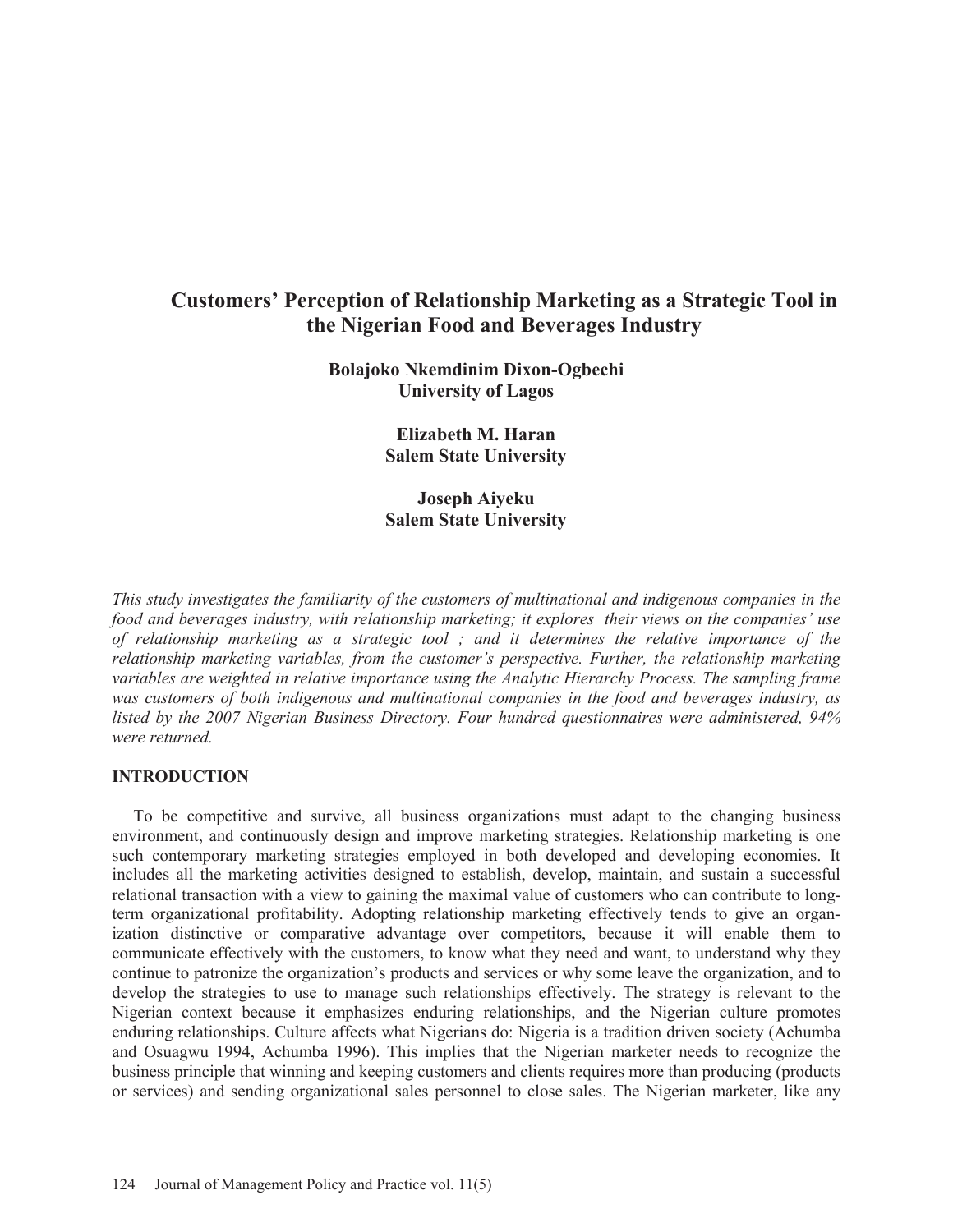other marketer, has to devote time to build relationships with the customers in order to gain repeat patronage (Brondmo 2002).

#### **LITERATURE REVIEW**

 Several scholars have conducted studies on customer perceptions. For instance, Vogel, Evanschitzky and Ramaseshan (2008) investigated the effects of customer perceptions of key marketing actions on customer attitudes and actual customer behavior as reflected by future sales. Verhoef (2003) in his study linked customer relationship perceptions and relationship marketing instruments to customer behavior. Rust, Zeithaml, and Lemon (2000) developed a model that related a company's perceived marketing strategy and marketing investments to the customers' reactions to these investments and to the economic output generated by the related customer behavior. Also, a study by Chao (2008) revealed that when retail customers have a positive perception of the wholesaler's personnel performance and the store's physical appearance, they are likely to visit the wholesaler more frequently.

 Oliver (1999) conceptualized customer loyalty as having four loyalty aspects such as cognitive, affective, cognitive and behavioral. Chao (2008) conceptualized customer loyalty as including both psychological and behavioral dimensions. Basically, customer loyalty refers to the tendency of customers to select one company or product over another so as to satisfy a particular need. It also describes the behavior of repeat customers, hence loyalty is observed through the actions of the customers (Novo, 2008; Wikipedia, 2008b). Dagmar (2006) noted that a loyal customer is more than a customer who frequently purchases from a company but one that is also emotionally bonded with the organization. However, Dick and Basu (1994) argued that brand loyalty should not be regarded as mere repurchase behavior, but rather as a combination of purchase behavior and attitudes. Accordingly, true brand loyalty requires repeat purchase behavior in addition to a significant psychological attachment to the chosen brand. Oliver (1980) considered customer loyalty to be transient in that the loyal customers of today might not be so loyal in the future. Though customer loyalty is determined by three factors: relationship strength, perceived alternatives and critical episodes (Wikipedia, 2008), Al-Wugayan, Pleshko and Baqer (2008) added that customer loyalty is also based on factors such as, price, special deals, or customer relationships. Hence, customer loyalty can be built through effective communication, customer service, employee loyalty, employee training, customer incentives, product awareness, reliable service provision, flexibility in solving customer problems or complaints, customer service, and knowledge of names of regular customers (Businesstown, 2008; Wikipedia, 2008b). Thus, relationship marketers need to note that a key to winning customer loyalty in competitive industries is to view interactions with customers not as one-time transactions but as a means to establish a long-term relationship and also being customer centric (Srikrishna, 2008).

#### **STATEMENT OF PURPOSE**

 This study is an important first step in research on the relationship marketing practices in Nigeria. As part of a larger research endeavor, this study proposes to gain a better understanding of the relationship marketing concept as perceived by the customers in the Nigerian food and beverages industry. To this effect, it sought to explore the familiarity with and opinions of relationship marketing concepts. It also aimed to quantify the importance of the relationship marketing variables by using the Analytical Hierarchy Process, which may prove helpful to management in comparing what customers prioritize versus what is prioritized by the companies.

#### **OBJECTIVES OF STUDY**

 This study aims to: identify the proportion of customers who are aware of the practice of relationship marketing; examine their view on the use of relationship marketing and compare the marketing activities that were most likely to attract them to patronize indigenous companies with those that would attract them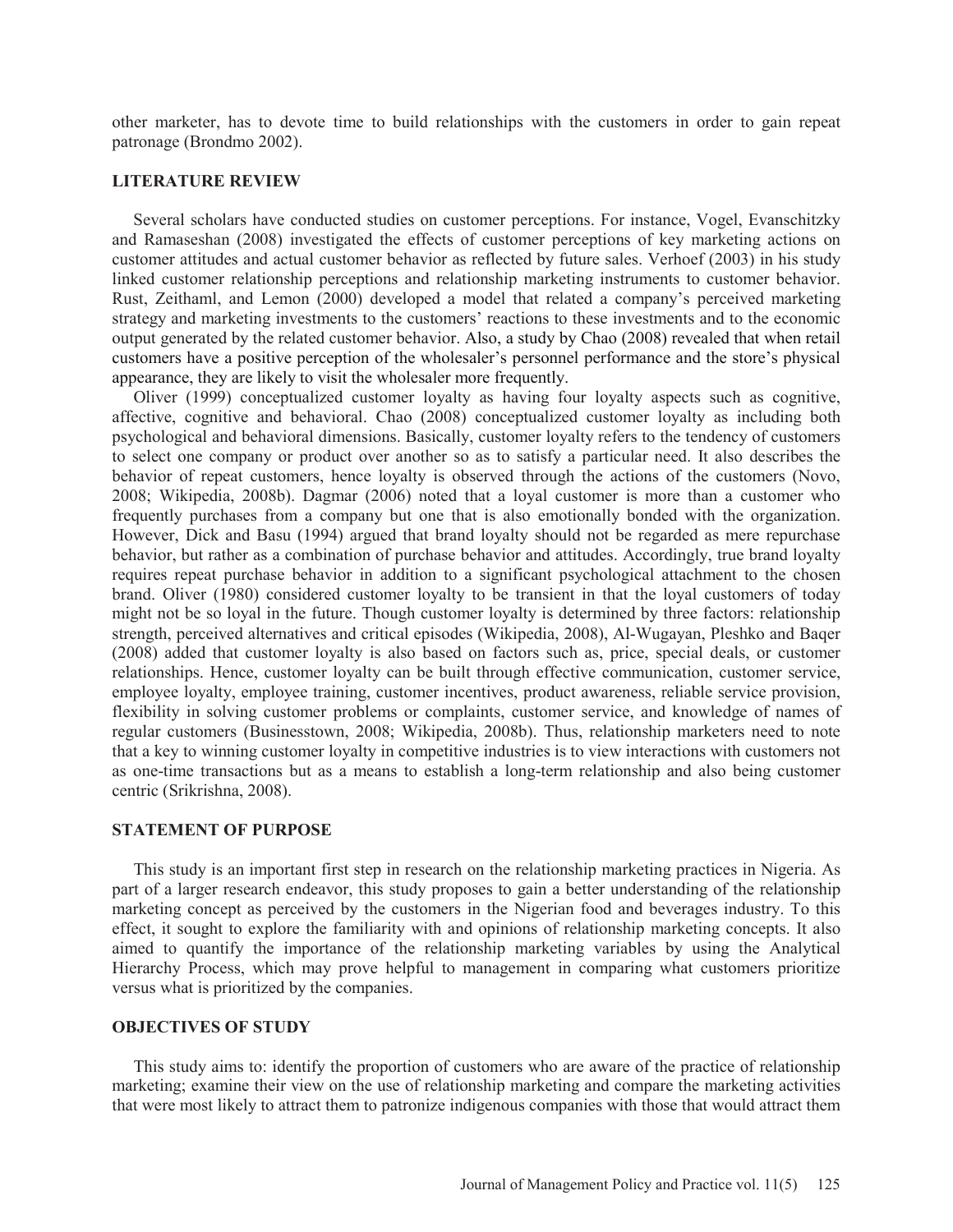to patronize multinational companies in the Nigerian food and beverage industry; determine the weights given to the relationship marketing variables by the customers.

#### **METHODOLOGY**

 To achieve these goals, this study adopted exploratory research using both qualitative and quantitative approaches. The population of the umbrella study was 130 indigenous and multinationals companies in the Nigerian food and beverages industry based in Lagos. The sampling frame was customers of both indigenous and multinational companies in the food and beverages industry, as listed by the 2007 Nigerian Business Directory and NAFDAC (2007). Through Snowball sampling, questionnaires were administered to a sample of 400 customers of these companies.

 Questions for this study were generated by making use of variables identified from previous empirical studies that can be used to measure the five relationship marketing variables, namely: Trust, Relationship Commitment, Communication, Internal Marketing and Support and Cooperation. The instrument was validated through pilot studies by using 24 experts and a sample of 40 respondents for content validity (Hahn *et al*., 2000). Five research assistants were employed to administer the instrument; they collected the data face to face over a period of five months in five different locations in Lagos; and 376 (94%) questionnaires were returned.

#### **Model**

 One tool for analyzing relationship marketing is the Analytical Hierarchy Process (AHP). This tool that was first developed by Saaty (1980, 1994, 2000, 2001) is a technique that is designed to solve complex problems involving multiple criteria. The process requires the decision maker to provide judgments about the relative importance of each criterion and then specify a preference for each decision alternative to each criterion. The output of Analytical Hierarchy Process is a prioritized ranking indicating the overall preference for each of the decision alternatives. One advantage of the Analytical Hierarchy Process is that it is designed to handle situations in which the subjective judgments of individuals constitute an important part of the decision process. It is designed for situations in which ideas, feelings, and emotions affecting the decision process are quantified to provide a numerical scale for prioritizing the alternatives (Taha 2006).

 The Analytic Hierarchical Process (AHP) is used in this study because as Liedtka (2005) points out, it is "simple to employ and is based upon the well established and theoretically sound techniques of: Hierarchical structuring of problems; Reduction of complex judgments into a series of pair-wise relative comparisons; Assessment of participant consistency using redundant judgments; Derivation of weights using an eigenvector method."

 To adapt the Analytic Hierarchical Process to this study required identification of the goal. The goal was: description of the selection of key relationship marketing variables used by companies in the Nigerian food and beverages industry. There was only one criterion in this model: the relative importance of the relationship marketing variables. The alternatives were the five relationship variables previously identified: trust, relationship commitment, communication, internal marketing and support and cooperation. The model is diagramed below.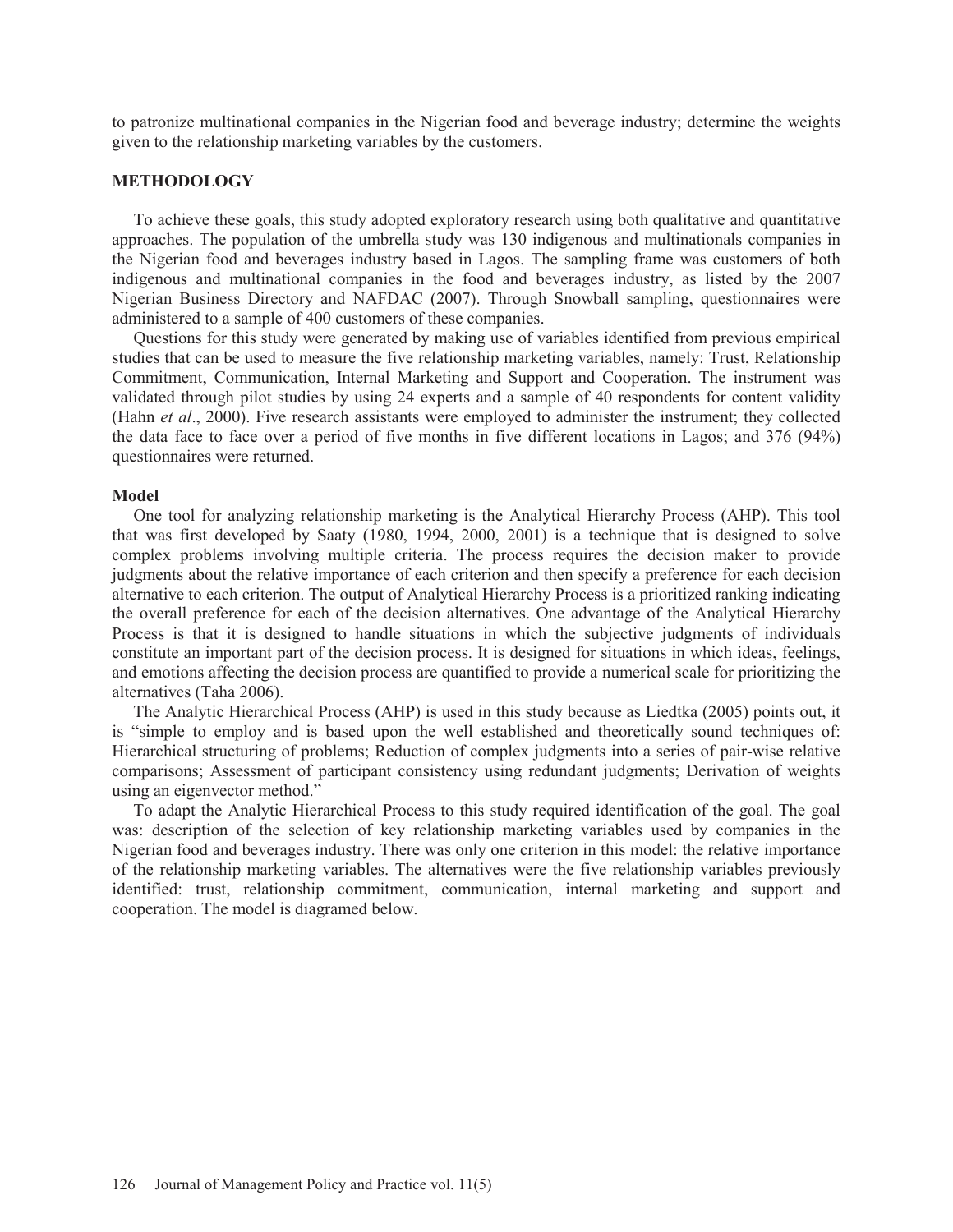## **FIGURE 1 COMPANY STRATEGIC RELATIONSHIP MARKETING MIX HIERARCHY**



*Source*: *Designed for the current study as an adaptation from Liberatore and Nydick [2003]* 

#### **Sample**

 For the purpose of this study, the sample size was determined subjectively; the Snowball sampling technique was used to select a sample of 400 customers of the food and beverage companies in Lagos metropolis and copies of the research instrument were administered to them. This sample size was considered adequate for the study, and is also in agreement with the views of Dillman (2000) and Hill, Brierley, and MacDougall (2003), who stated that a sample size of 100 and above is sufficient to provide good representation of the population or organization or any subject investigated and also, present good concise research findings.

#### **Instrument Development**

 To develop a valid instrument that addressed the research questions and hypotheses, the researcher identified the five relationship marketing variables from a literature search and developed measurement scales to measure each variable based on constructs obtained from the literature review. Thus, questions for this study were generated by making use of variables identified from previous empirical studies that can be used to measure the five relationship marketing variables, namely: Trust, Communication, Relationship Commitment, Internal Marketing and Support and Cooperation, as well as questions to identify the respondents' characteristics or demographics, buyer information, and familiarity with relationship marketing and the Analytic Hierarchy Process (AHP). The instrument was pilot tested twice, once with marketing experts and then retested on 40 respondents consisting of customers of the companies in the food and beverage industry in Lagos metropolis. The instruments were validated through the pilot studies by using experts and a sample of respondents for content validity (Hahn *et al*. 2000).

## **Computer Programs/Analyses**

 Data was entered, and descriptive analyses performed in SPSS. Z tests of proportions were performed by hand. The Expert Choice software (EC8) was used to analyze the relative importance scaled statements; it simplifies the implementation of the steps and the automation of the many computations involved in analyzing such data (Goh 1997; Liberatore and Nydick 2003; Liedtka 2005; Timor and Tuzuner 2006).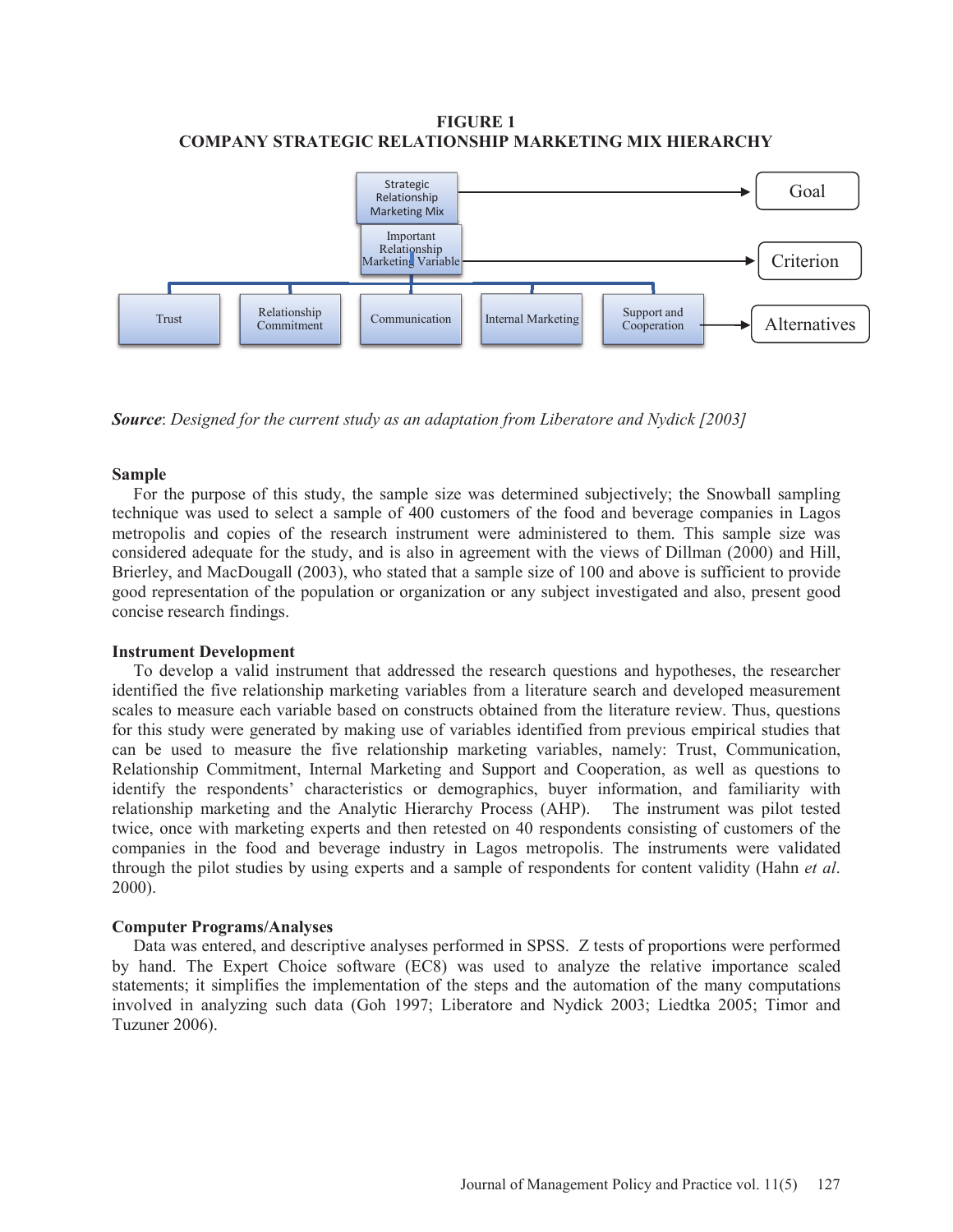#### **RESULTS**

#### **Demographic Description**

 The descriptive analysis showed the respondents to be fairly evenly spread in terms of age: 33% are in their twenties and 35% are of middle age, between 30 and 50. Their marital status heavily favored the non-married: only 25% were married, while 33% were single and 39% were divorced, separated or widowed. Most were Christian and most identified themselves as Yuruba; however there were substantial Muslim and Igbo minorities, 37% and 27%, respectively. Most respondents did not indicate any higher education status, 55%. Of those that did respond, 54% had a B. Sc or equivalent.

#### **Results of Familiarity with Relationship Marketing**

 The majority of the respondents (66.2%) are not aware of the practice of relationship marketing. About 25% of those that were aware chose to describe their perceptions. The most common descriptors were: "It is a way of getting closer to customers through marketing" and "The coming together of the organization and their customer towards effective business."

## **Results of Views of Use of Relationship Marketing**

 When asked what relationship marketing activities were most likely to attract them to patronize multinational companies they listed relationship satisfaction the highest (3.89/5.00), Table 1. The strategy that most attracted them to patronize indigenous companies was effective communication systems, 3.97, Table 2. The neutral range of this scale would be approximately 2.5 to 3.5. Customers rated all strategies above that range but no strategy was highly rated, above 4.0.

 This is interesting and may indicate that there are other more important drivers in their purchasing decisions. Another interesting point is that the top ratings of relationship satisfaction for multinationals and communications systems for indigenous may be indicative of what customers believe would draw them to the respective groups. For multinationals they may be looking for more connection or relationships, which perhaps they already have with indigenous companies; and for indigenous companies they are looking for improved communication.

#### **Results on Relative Importance of Variables-AHP Model**

 The AHP aims at quantifying relative priorities for a given set of alternatives on a ratio scale, based on the judgment of the decision maker; it stresses the importance of the intuitive judgment of decisionmakers and also the consistency of the comparison of alternatives in the decision making process (Saaty 1980). AHP makes assessments prioritization and selection among options more readily measurable (Goh 1997). The relative importance scale is useful because it allows the decision maker to refine judgments by selecting numbers between 0 and 9. In this study the scale was from equally important to extremely more important. Several other advantages of this scale over other methods of recording judgments include: humans are more capable of making relative judgments than absolute judgments; and the relative importance judgments yield ratio scale data. This is particularly advantages because ratio-scale is the highest level of scale, it is more flexible and meaningful than nominal, ordinal and interval scales and it is amenable to all statistical analysis (Asika 1991).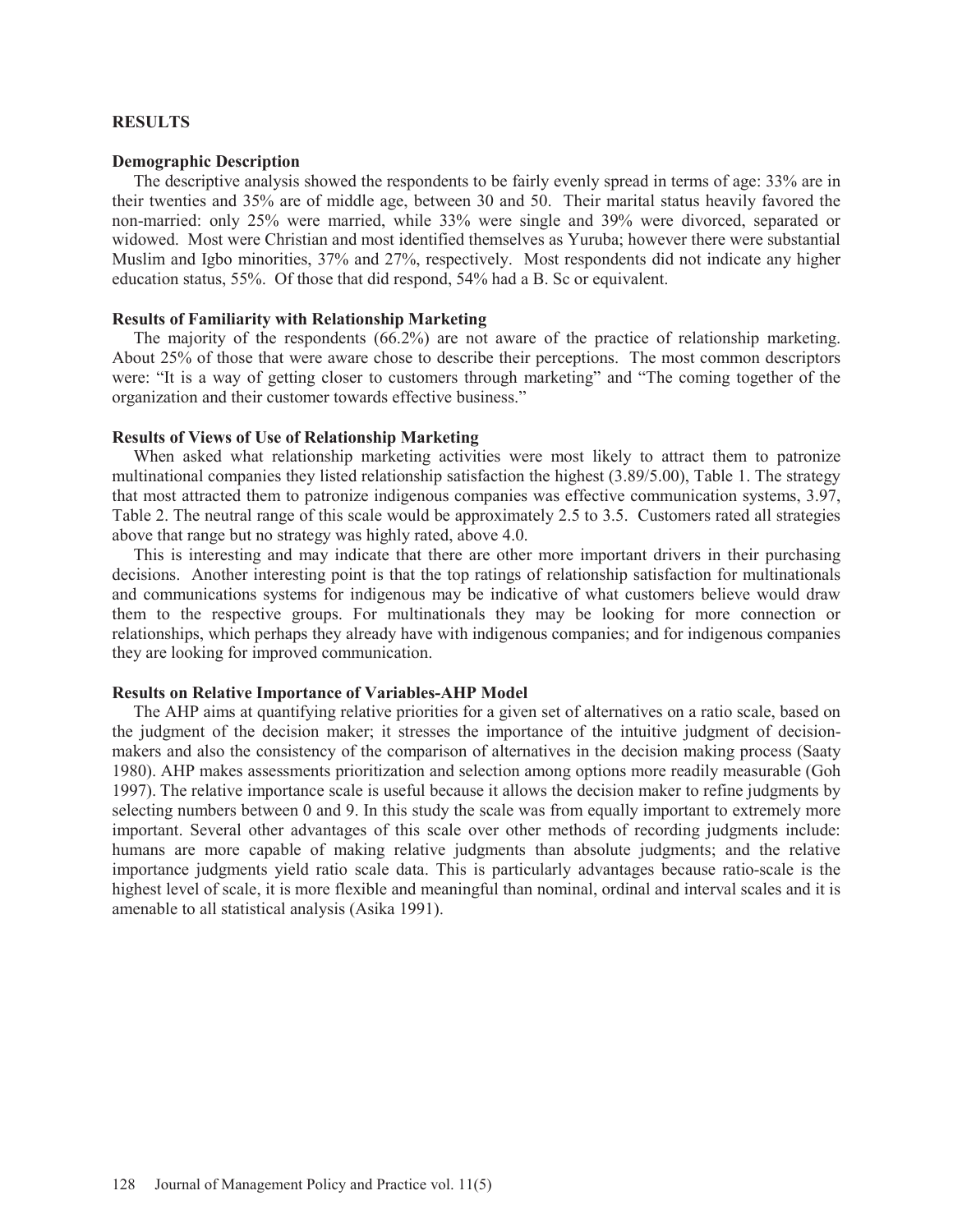## **TABLE 1 VIEWS ON RELATIONSHIP MARKETING STRATEGIES BY MULTINATIONALS**

| <b>Relationship Activities</b>            | Rating |
|-------------------------------------------|--------|
| <b>Relationship Satisfaction</b>          | 3.89   |
| Communicating Frequently with Customers   | 3.81   |
| <b>Fulfilling Contractual Obligations</b> | 3.81   |
| Investing in Communication Systems        | 3.77   |
| <b>Believing Relationships are Assets</b> | 3.62   |

## **TABLE 2 VIEWS ON RELATIONSHIP MARKETING STRATEGIES BY INDIGENOUS**

| <b>Relationship Activities</b>                  | Rating |  |
|-------------------------------------------------|--------|--|
| <b>Effective Communication Systems</b>          | 3.97   |  |
| Communicating Frequently with Customers         | 3.83   |  |
| <b>Relationship Satisfaction</b>                | 3.77   |  |
| <b>Fulfilling their Contractual Obligations</b> | 3.64   |  |
| Believing Relationships are Assets              | 3.62   |  |

 Table 3 presents the results of the respondents' pair-wise comparison of the relationship variable concepts of trust, relationship commitment, communication, internal marketing and support and cooperation. The variable trust is clearly regarded as the priority when compared against any of the other variables, by the majority of the respondents. The results in order of relative importance yield the following: trust, relationship commitment, communications, internal marketing and support and cooperation. Placement of the remaining variables was consistent as well. Table 4 presents the weightings. Trust and Relationship Commitment received similar weightings, twice as high as the next variable, Communication.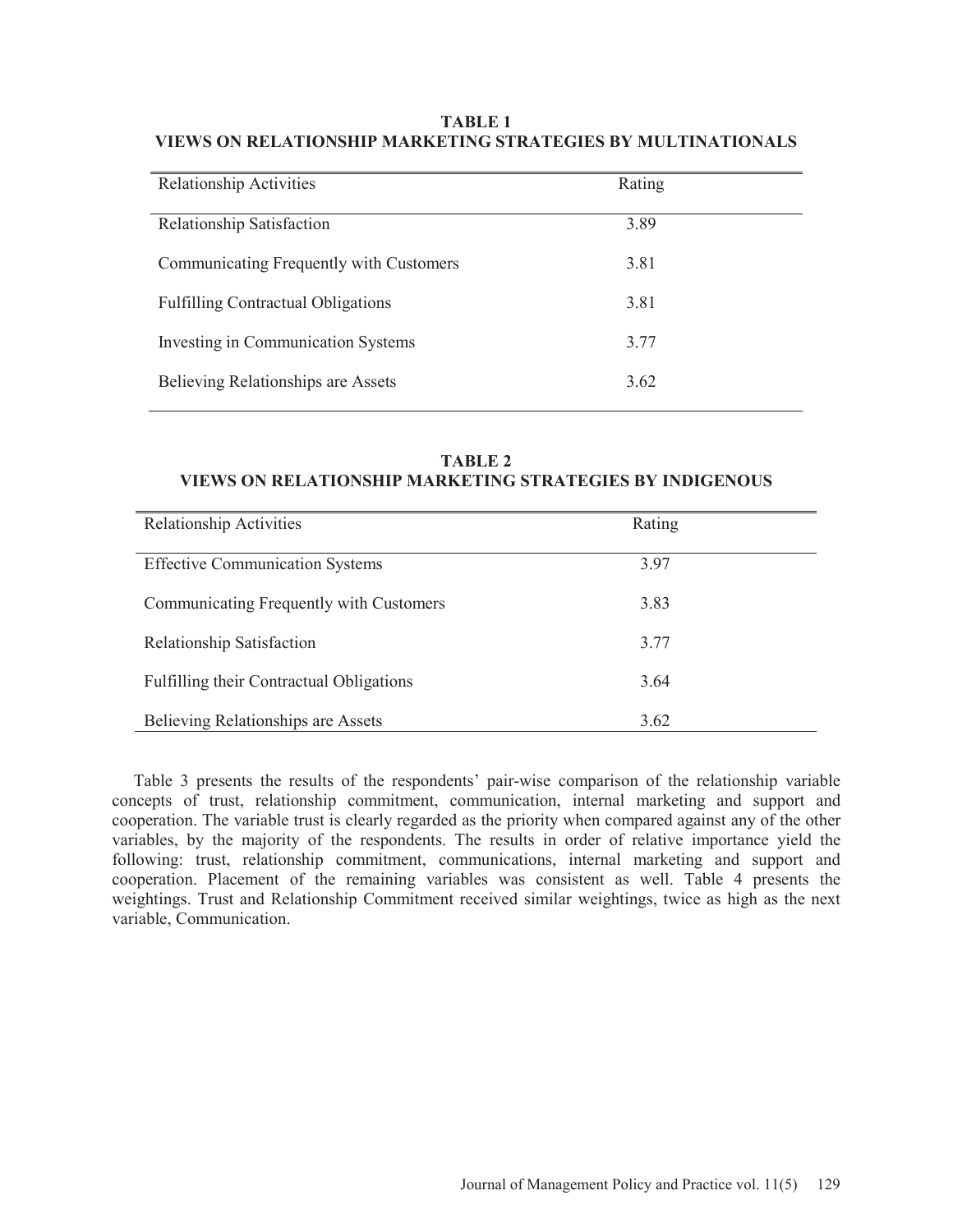## **TABLE 3 FREQUENCY TABLES OF RELATIVE IMPORTANCE (RANKING) OF EACH RELATIONSHIP MARKETING VARIABLE CUSTOMERS' GROUP**

| Variables                 | Level 1  | Level 2        | Level 3     | Level 4 | Level 5  | <b>Total</b> |
|---------------------------|----------|----------------|-------------|---------|----------|--------------|
|                           |          |                |             |         |          |              |
| Trust                     | 179      | 135            | $\mathbf Q$ |         | $\theta$ | 324          |
|                           |          |                |             |         |          |              |
| Relationship Commitment   | 140      | 167            | 16          |         | $\theta$ | 324          |
|                           |          |                |             |         |          |              |
| Communication             | 5        | 12             | 292         | 15      | $\theta$ | 324          |
|                           |          |                |             |         |          |              |
| <b>Internal Marketing</b> | $\Omega$ |                | 6           | 239     | 78       | 324          |
|                           |          |                |             |         |          |              |
| Support and Cooperation   | $\Omega$ | $\overline{0}$ | $\theta$    | 78      | 246      | 324          |
|                           |          |                |             |         |          |              |

**TABLE 4 SUMMARY OF RELATIVE IMPORTANCE** 

| Variables               | Mean Ranking | <b>Standard Deviation</b> |
|-------------------------|--------------|---------------------------|
| Trust                   | .3756        | .10645                    |
| Relationship Commitment | .3434        | .10481                    |
| Communication           | .1566        | .05448                    |
| Internal Marketing      | .0709        | .02832                    |
| Support and Cooperation | .0535        | .02362                    |

#### **CONCLUSION AND IMPLICATIONS**

 The customers of food and beverage companies are not for the most part familiar with the term relationship marketing. For those who considered themselves aware the consensus was that it was a way to get closer to the customers. This is most interesting in light of the relative importance they placed of the relationship marketing activities, as practiced by the indigenous companies versus the multinationals. For the multinationals the strategy that was most likely to get them to patronize those firms was to focus on relationship satisfaction, while for indigenous companies it was effective communication systems. This is very helpful information for the companies. Multinationals may have better developed communication tactics but are lacking in building relationships in Nigeria. Indigenous companies, on the other hand, may need to focus on better communication systems and more frequent communication with their customers. Another interesting finding, which is revealed through the AHP process, is that the customers value trust and relationship commitment as the most important relationship variables by mean weightings that are double the next closest relationship marketing strategy. These rating combined with the aforementioned finding would indicate that indigenous companies are already attractive to the customers in these areas while multinationals are not.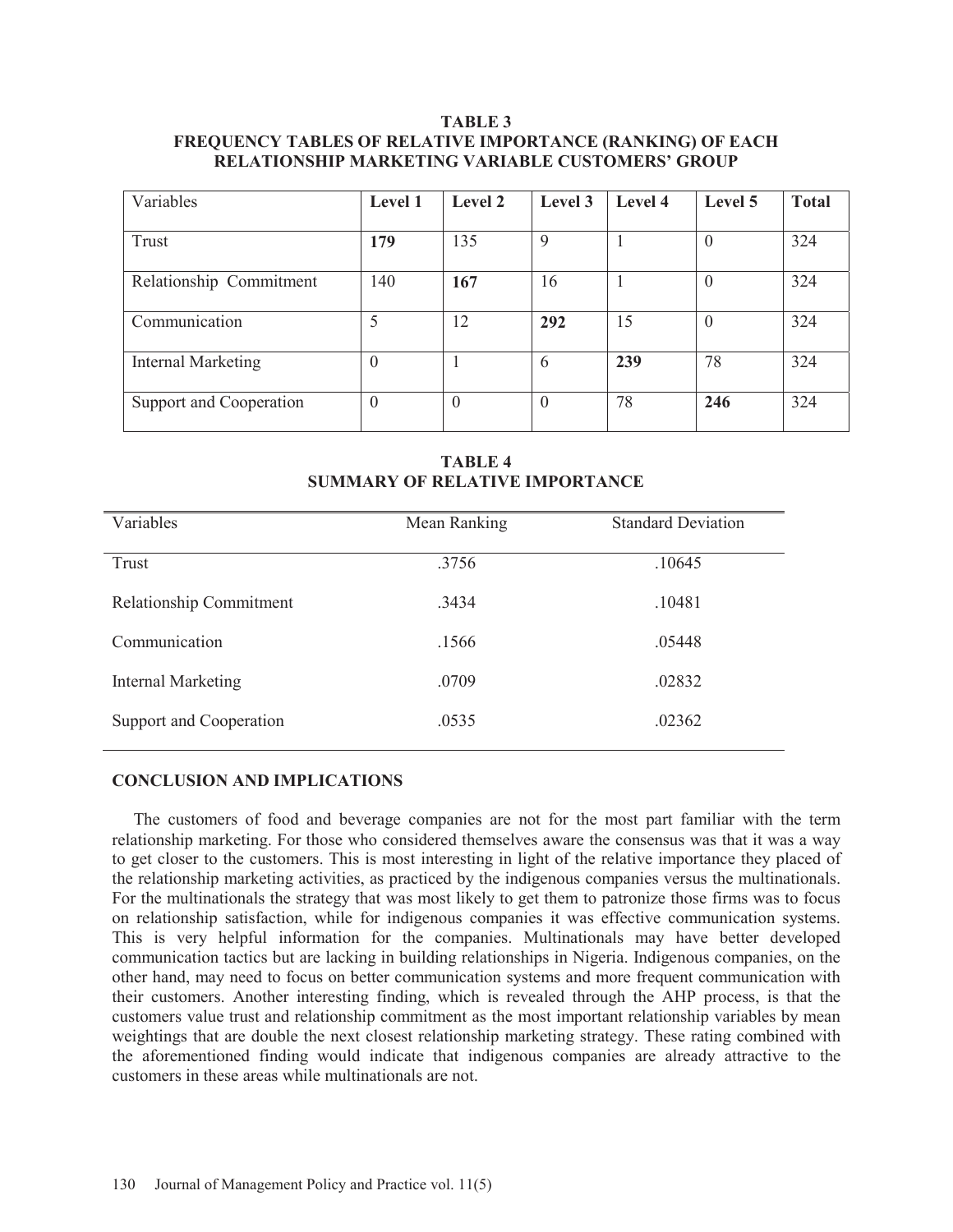## **REFERENCES**

Achumba, Iheanyi C. (1996). *The Dynamics of Consumer Behaviour*. Lagos, Nigeria: Mac-Williams Publishers Limited.

Achumba, Iheanyi C. & Osuagwu, Linus (1994). *Marketing Fundamentals and Practice*. Rock Hill, USA: Al-Marks Educational Research Inc.

Al-Wugayan, Adel; Pleshko, P. Larry & Baqer, Samar M. (2008). "An Investigation of the Relationships among Consumer Satisfaction, Loyalty, and Market Share in Kuwaiti Loan Services". *Journal of Financial Services Marketing,* 13: 95 – 106.

Asika, N. (1991). *Research Methodology in the Behavioural Sciences*. Ikeja: Longman Nigeria Plc.

Brondmo (2002), in Forrester Research (2002). "Marketing Tools For The 21st Century". *Semaphore Inc*.

Businesstown (2008). "Marketing – Basic Marketing Customer Loyalty". www.businesstown.com/ marketing/ customer.asp

Chao, Pei (2008). "Exploring the Nature of the Relationships between Service Quality and Customer Loyalty: An Attribute-Level Analysis". *The Service Industries Journal.* January, 28(1): 95–116.

Dick, Alan S. & Basu, Kunal (1994). "Customer Loyalty: Toward an Integrated Conceptual Framework". *Journal of the Academy of Marketing Science,* 22 (Spring): 99-113.

Dillman, D. (2000). *Mail and Internet Surveys: the Tailored Design Method*. 2<sup>nd</sup> ed., NY: Wiley Cop.

Goh C. (1997). "Analytic Hierarchy Process for Robot Selection". *Journal of Manufacturing Systems*, 16  $(5):381-6.$ 

Hahn, Ellen J.; Hall, Lynne A.; Rayens, Mary Kay; Burt, April V.; Corley, Donna & Sheffel, Kristy Lea (2000). "Kindergarten Children's Knowledge And Perceptions Of Alcohol, Tobacco, And Other Drugs". *Journal of School Health,* February, 70 (2):51-55.

Hill, N., Brierley J., & MacDougall, R. (2003). *How to Measure Customer Satisfaction*, 2<sup>nd</sup> ed., England: Gower Publishing Ltd.

Liberatore, Matthew J.; Nydick & Robert L. (2003). *Decision Technology: Modelling, Software and Applications*. Hoboken, NJ: John Wiley&Sons, Inc.

Liedtka, S. L. (2005). "Analytic Hierarchy Process and Multi-Criteria Performance Management Systems". *Cost Management* (November/December): 30-38.

Novo, Jim (2008), "Customer Loyalty", Drilling Down: Turning Customer Data into Profits with a Spreadsheet. *http://www.jimnovo.com/customer-loyalty-more.htm.* 

Oliver, R. L. ( 1980 ). "A Cognitive Model of Antecedents and Consequences of Satisfaction Decision". J*ournal of Marketing Research* ,17:460 – 469 .

Oliver, R. L. ( 1999 ). "Whence Consumer Loyalty?". *Journal of Marketing* ,63:33 – 45.